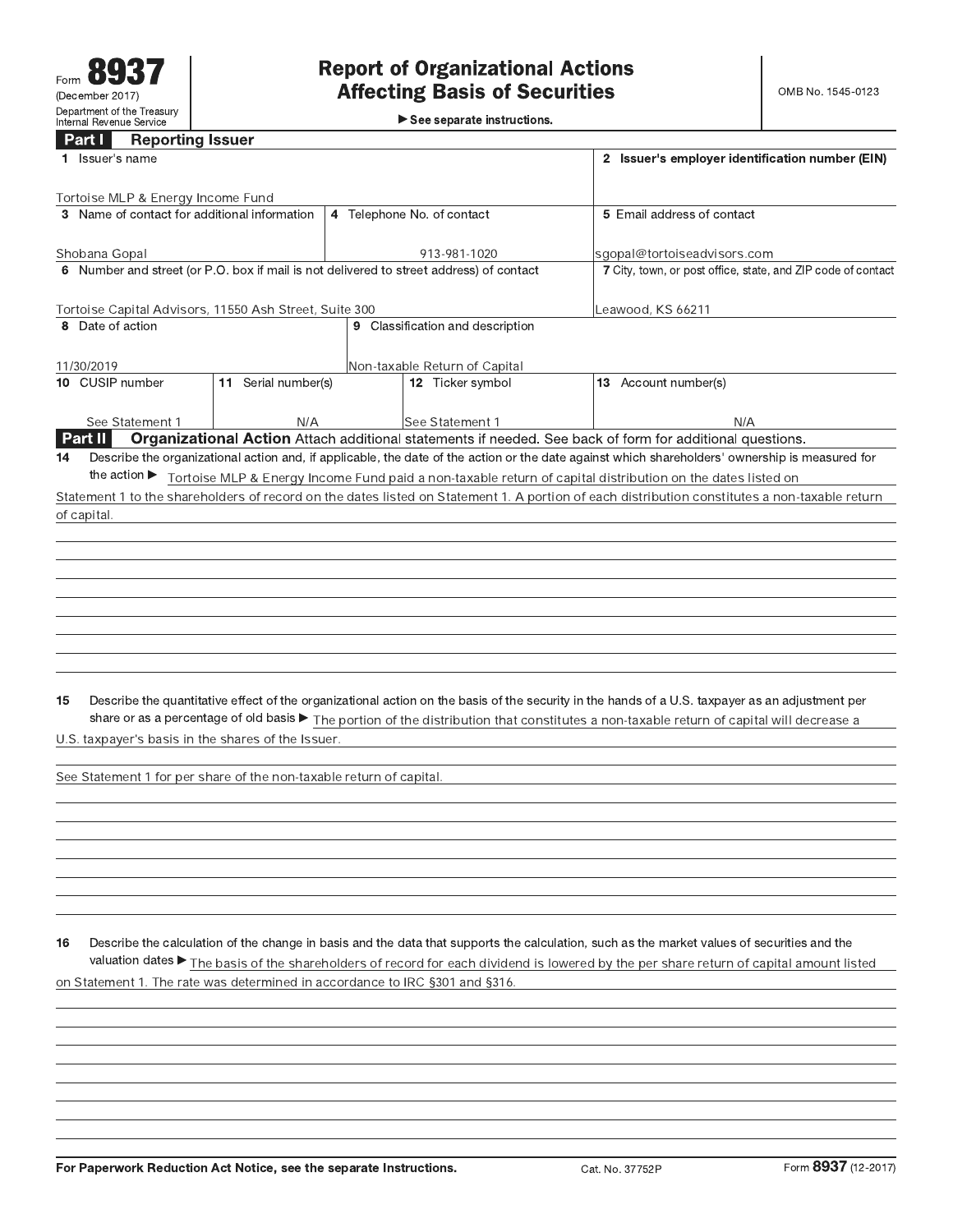| Form 8937 (12-2017) |         |                                                                                                                                                                                                                                                                                                                          |                      |                             |                               | Page 2      |
|---------------------|---------|--------------------------------------------------------------------------------------------------------------------------------------------------------------------------------------------------------------------------------------------------------------------------------------------------------------------------|----------------------|-----------------------------|-------------------------------|-------------|
|                     | Part II | <b>Organizational Action (continued)</b>                                                                                                                                                                                                                                                                                 |                      |                             |                               |             |
| 17                  |         | List the applicable Internal Revenue Code section(s) and subsection(s) upon which the tax treatment is based $\blacktriangleright$                                                                                                                                                                                       |                      |                             | IRC §301 and §316             |             |
|                     |         |                                                                                                                                                                                                                                                                                                                          |                      |                             |                               |             |
|                     |         |                                                                                                                                                                                                                                                                                                                          |                      |                             |                               |             |
|                     |         |                                                                                                                                                                                                                                                                                                                          |                      |                             |                               |             |
|                     |         |                                                                                                                                                                                                                                                                                                                          |                      |                             |                               |             |
|                     |         |                                                                                                                                                                                                                                                                                                                          |                      |                             |                               |             |
|                     |         |                                                                                                                                                                                                                                                                                                                          |                      |                             |                               |             |
|                     |         |                                                                                                                                                                                                                                                                                                                          |                      |                             |                               |             |
|                     |         |                                                                                                                                                                                                                                                                                                                          |                      |                             |                               |             |
|                     |         |                                                                                                                                                                                                                                                                                                                          |                      |                             |                               |             |
| 18                  |         | Can any resulting loss be recognized? ► No loss can be recognized by the shareholders of record for the non-taxable return of capital                                                                                                                                                                                    |                      |                             |                               |             |
|                     |         | distribution received.                                                                                                                                                                                                                                                                                                   |                      |                             |                               |             |
|                     |         |                                                                                                                                                                                                                                                                                                                          |                      |                             |                               |             |
|                     |         |                                                                                                                                                                                                                                                                                                                          |                      |                             |                               |             |
|                     |         |                                                                                                                                                                                                                                                                                                                          |                      |                             |                               |             |
|                     |         |                                                                                                                                                                                                                                                                                                                          |                      |                             |                               |             |
|                     |         |                                                                                                                                                                                                                                                                                                                          |                      |                             |                               |             |
|                     |         |                                                                                                                                                                                                                                                                                                                          |                      |                             |                               |             |
|                     |         |                                                                                                                                                                                                                                                                                                                          |                      |                             |                               |             |
|                     |         |                                                                                                                                                                                                                                                                                                                          |                      |                             |                               |             |
|                     |         |                                                                                                                                                                                                                                                                                                                          |                      |                             |                               |             |
| 19                  |         | Provide any other information necessary to implement the adjustment, such as the reportable tax year ▶ The information provided above will                                                                                                                                                                               |                      |                             |                               |             |
|                     |         | be reflected on the shareholder's 2019 1099-DIV statement box 3.                                                                                                                                                                                                                                                         |                      |                             |                               |             |
|                     |         |                                                                                                                                                                                                                                                                                                                          |                      |                             |                               |             |
|                     |         |                                                                                                                                                                                                                                                                                                                          |                      |                             |                               |             |
|                     |         |                                                                                                                                                                                                                                                                                                                          |                      |                             |                               |             |
|                     |         |                                                                                                                                                                                                                                                                                                                          |                      |                             |                               |             |
|                     |         |                                                                                                                                                                                                                                                                                                                          |                      |                             |                               |             |
|                     |         |                                                                                                                                                                                                                                                                                                                          |                      |                             |                               |             |
|                     |         |                                                                                                                                                                                                                                                                                                                          |                      |                             |                               |             |
|                     |         |                                                                                                                                                                                                                                                                                                                          |                      |                             |                               |             |
|                     |         |                                                                                                                                                                                                                                                                                                                          |                      |                             |                               |             |
|                     |         | Under penalties of perjury, I declare that I have examined this return, including accompanying schedules and statements, and to the best of my knowledge and<br>belief, it is true, correct, and complete. Declaration of preparer (other than officer) is based on all information of which preparer has any knowledge. |                      |                             |                               |             |
| Sign                |         |                                                                                                                                                                                                                                                                                                                          |                      |                             |                               |             |
| <b>Here</b>         |         | $Signature \triangleright$ A signed copy is maintained by the issuer                                                                                                                                                                                                                                                     |                      | Date $\blacktriangleright$  |                               |             |
|                     |         | Print your name ▶                                                                                                                                                                                                                                                                                                        |                      | Title $\blacktriangleright$ |                               |             |
| Paid                |         | Print/Type preparer's name                                                                                                                                                                                                                                                                                               | Preparer's signature | Date                        | Check<br>$\vert$ if           | <b>PTIN</b> |
| <b>Preparer</b>     |         | ▶                                                                                                                                                                                                                                                                                                                        |                      |                             | self-employed<br>Firm's EIN ▶ |             |
| <b>Use Only</b>     |         | Firm's name<br>Firm's address ▶                                                                                                                                                                                                                                                                                          |                      |                             | Phone no.                     |             |
|                     |         | Send Form 8937 (including accompanying statements) to: Department of the Treasury, Internal Revenue Service, Ogden, UT 84201-0054                                                                                                                                                                                        |                      |                             |                               |             |